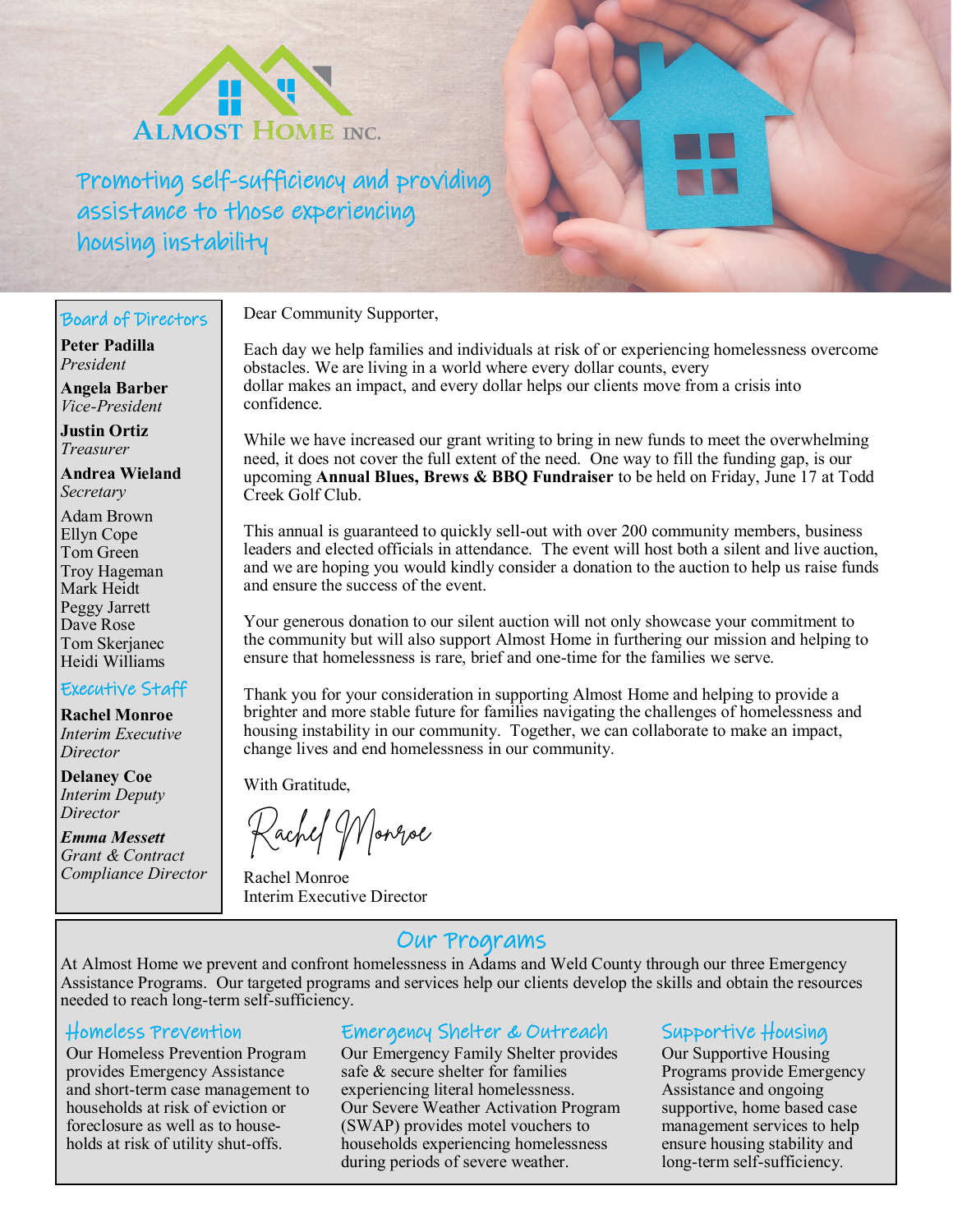## Almost Home BLUES, BREWS & BBQ FUNDRAISER Friday, June 17, 2022

A fundraiser to benefit Almost Home, Inc. and the households we serve experiencing housing instability & homelessness.

# Silent Auction Items Needed!

Questions? Contact rachel@almosthomeonline.org | 303-659-6199 ext. 106 Donation deadline is Friday, June 3, 2022



Gift Cards for Items or Services



Themed Gift Baskets



Dining Experiences



Travel Experiences



Unique Experiences



Sports and Event Tickets